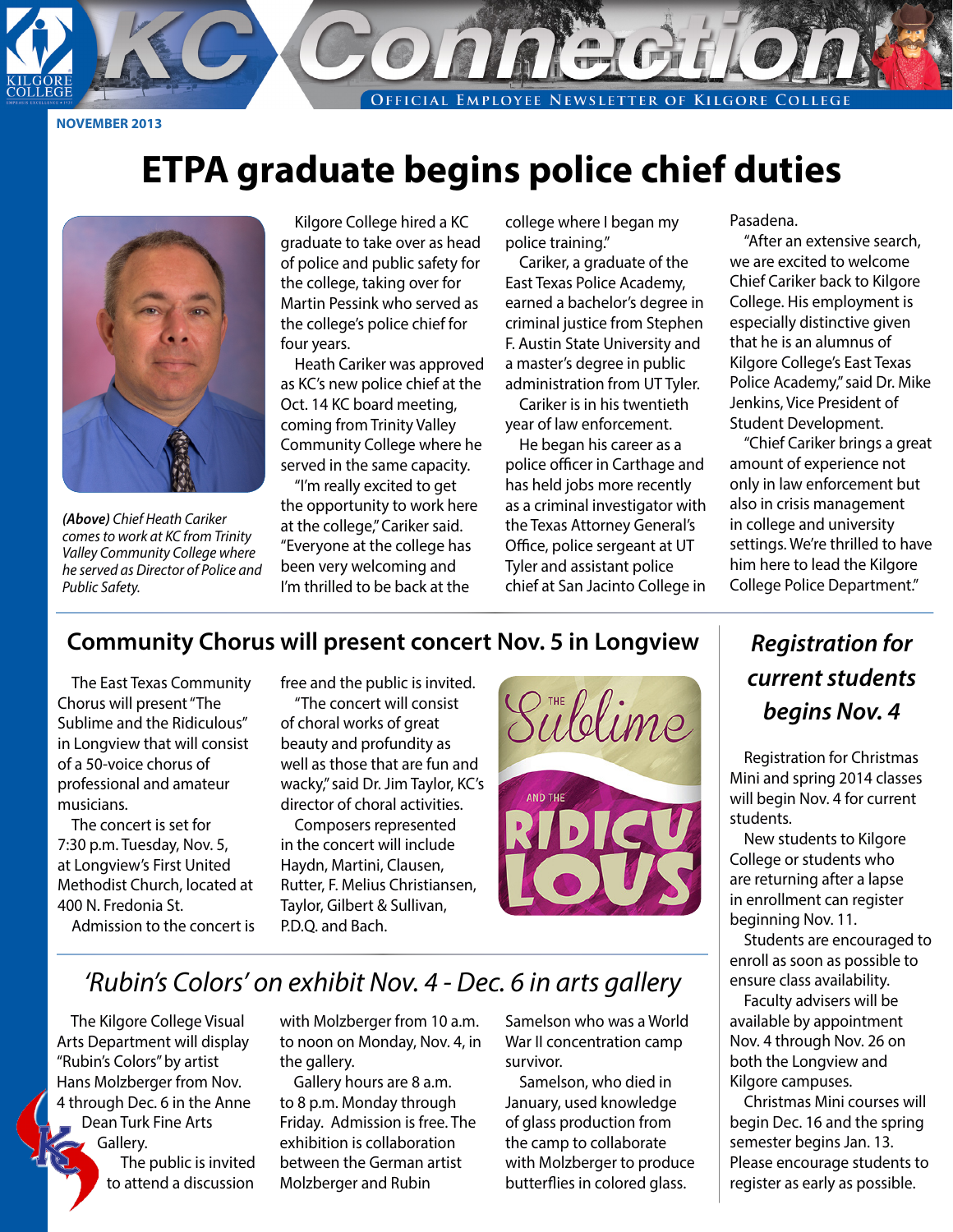## $Precision's *perspective*$  **FACULTY**

## **Student Success:**

*Mandates, Promising Practices & Challenges*



At a recent trustee meeting, Dr. Byron McClenney detailed information about current research results and the emerging

data from the field, provided by ATD colleges. Dr. McClenney listed 10 promising mandates, promising practices and interventions, and finally a list of challenges. I thought it would be helpful for us to review his list and conduct our own inventory to see how many of these practices and interventions we have already instituted at Kilgore College as part of our efforts to improve student success.

#### *Ten Promising Mandates:*

- 1. Stop late registration and create late start classes
- 2. Refresher/Review before assessment
- 3. Required Assessment (Diagnostics/Transcripts)
- 4. Required Placement (alternative interventions)
- 5. Required Orientation
- 6. Required Advising
- 7. Immediate enrollment in DE (and continuous)
- 8. Required Individual Education Plan
- 9. Required Student Success course for DE students
- 10. Specific Interventions after a failure in DE

#### *Promising Interventions and Practices:*

- 1. Align Developmental Ed and Gateway course competencies
- 2. Course redesign (Integrate reading and writing)
- 3. Dual Enrollment in high school
- 4. Summer Bridge Programs
- 5. Case management/Success coaches
- 6. Focused professional development (adjuncts)
- 7. Early alert systems
- 8. Degree audit process
- 9. Basic skills in context/integrative assignments
- 10. Active and collaborative learning (cooperative learning)
- 11. Alternative math pathways (statistics/quantitative reasoning)
- 12. Fast-track math/modular math (Emporium)
- 13. Learning communities (including counselors and advisors)
- 14. Link student success and DE course
- 15. Supplemental instruction
- 16. Require Learning Lab participation (Drop below "C")

#### *Challenges Across the Nation:*

- 1. Enrollment increases
- 2. Staff turnover/reduction in force
- 3. Slow committee process
- 4. Technology glitches
- 5. Insufficient enrollment in Interventions
- 6. Resistance to change
- 7. Conflicting priorities

As you can see from this list, there are a number of mandates and interventions that we have embraced and there are others which we still need to implement. I feel pretty good about the institutional efforts we have expended to improve student success.

I think the next steps are to see the actual marked progress of our students as a result of these efforts and to evaluate the effectiveness of our many efforts. We will never give up on the quest for

improvement!

Bie Holden



**Michael Ferguson** (Deputy Director of the East Texas Police Academy) served over the summer on the TCOLE committee that wrote the curriculum for the mandatory state and federal law update now in use across the state. Ferguson was also a presenter at this year's TCOLE training coordinators' conference in Corpus Christi where he spoke to about 630 law enforcement training professionals on "Virtual Classrooms: The Good, The Bad and The Ugly."



**The Early Childhood Center** thanks those who donated money toward the KCECC Miracle Mile Walk on Oct. 10. The ECC children raised a whopping \$1,018.53 to help St. Jude Children's Hospital.

Employees from the **KC Early Childhood Center** attended a one-day conference at Tyler Junior College Oct. 12. The theme for the conference was "Imagine This! Learning through Creative Play!" Attending from KC and serving as session facilitators were **Janet Baxter**, Support Specialist; **Dora Owens**, Toddler Lead Teacher; **Debbie Muklewicz**, Preschooler Lead Teacher; and **Lauren Terry**, Teacher Assistant.

#### **Good News!**

Congratulations to **Rick Moser** (Government Instructor) on the birth of Amie Fitch. Amie is Rick's fiancee's granddaughter. She was born Oct. 11, weighed 5 lbs., 8 oz. and was 19 inches tall.



**Rosemary Owens** (Purchasing Support Specialist) is pleased to announce that her four grandchildren all received excellent grades on their first six weeks report cards and numerous awards for academic achievements. Her grandchildren are Karmell Hollis (kindergartner at Big Sandy), JaKiya Johnson (1st-grader at KISD), Christian Owens (2nd-grader at Gladewater) and Amauria Hollis (3rd-grader at Gladewater).

Congratulations to Keith L. Gray, nephew of **Toni Perry** (Mail Technician), on his bid for the office of State Delegate in Maryland, District 26, in 2014. Toni said she is honored to serve on his committee in Texas.

Congratulations to **Janet Baxter** (Support Specialist, Child Development & Education) on the birth of granddaughter Rory Mae Elliott. Rory is the daughter of Amy and Tyler Elliott of Tyler. She was born Oct. 18 and weighed 10 lbs., 13.5 oz. Rory's mother, Amy (Baxter) Elliott, is a graduate of KC.

#### **News & Reminders**

#### **Employees encouraged to give to Campaign for Excellence**

KC thanks those who have pledged to this year's Annual Campaign for Excellence. If you haven't pledged a donation to this year's campaign, there is still plenty of time. As in the past, you can elect to do payroll deductions or make a one-time gift to the Annual Campaign for Excellence. You still have the option to choose where your gift will be directed, as well. For more information contact Leah Gorman (Director of Development) at (903) 988 7521, [lgorman@kilgore.edu](mailto:lgorman%40kilgore.edu?subject=Annual%20Campaign%20for%20Excellence) or visit the [campaign website](http://www.kilgore.edu/campaignforexcellence.asp).

#### **Woodfin Center hosting Thanksgiving food drive**

Please help make the holiday season better for needy families by donating non-spoiling food items, toiletries or paper products to the Woodfin Center Thanksgiving Food Drive. Items will be collected through Nov. 11. Bring the donation to the Woodfin Center or e-mail Schulunda Hall: [schall@kilgore.](mailto:schall%40kilgore.edu?subject=Thanksgiving%20Food%20Drive) [edu](mailto:schall%40kilgore.edu?subject=Thanksgiving%20Food%20Drive) to pick up your items. The donations will be given to the Helping Hands of Kilgore Food Pantry.

#### **Ranger cafeteria has free new mobile app available**

The Ranger cafeteria now has its menus available through an app for your smartphone. The new app, Campus Dish, is available for free download in the iPhone, iPad and Android app stores. The app displays menus, nutrition information and much, much more.